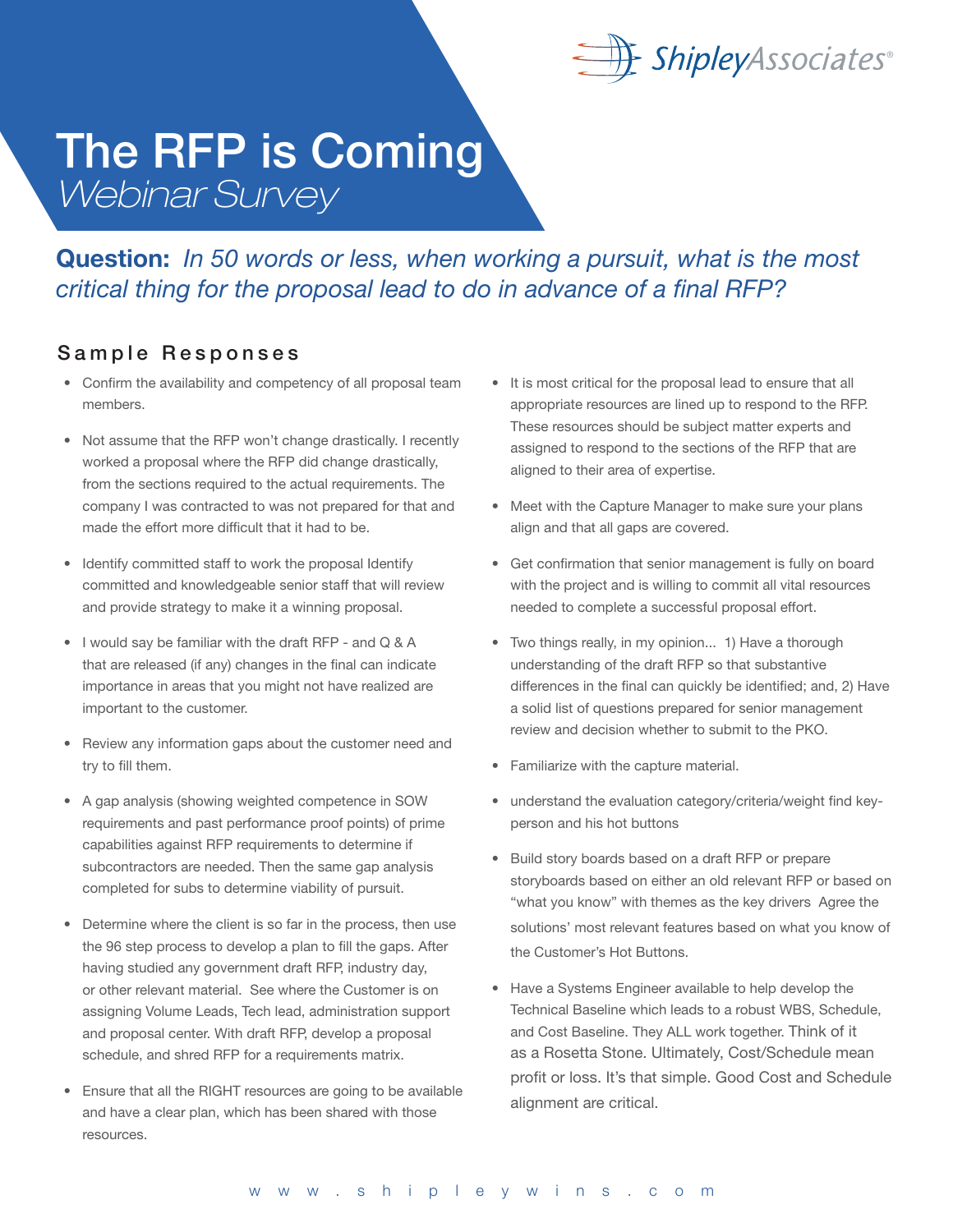

- Stakeholder engagement (customer & internal) pre-tender
- Create a draft compliance matrix and ensure the company (including any teammates) can cover all aspects being evaluated.
- Have an organized approach to distribute the final RFP to stakeholders. Who gets what on day one? Where do the RFP files go? Who makes the go/no-go decision?
- Win strategy
- Depends on whether or not they have a DRFP. WIth a DRFP, continue to influence the requirements while transitioning into writing mode as that gives you extra time to create winning volumes. Without a DRFP, work with the capture manager to fully define the expected requirements, solutions and strategies and transition those strategies from action oriented (capture phase) to a message that can be used in a proposal. Other things to do: identify proposal team, determine who will participate in pink and red, finalize teaming agreements, and prepare for the bid validation decision and the kick off meeting.
- The most critical thing for the proposal lead to do in advance of a final RFP is reviewing the proposal team qualifications versus the anticipated RFP to make sure that qualified subject matter experts are in place at RFP release.
- Have a good set or win themes, strategies, and baselines approved and in place.
- Discriminator identification. Competitive assessment. Validate the basis of the bid decision. Establish rapport with capture manager, sponsor and senior management
- Get the customer and competitor analysis from the capture manager, especially customer-focused SWOT analysis. Shipley's "bidder comparison chart" is really helpful in this regard.
- Find out the customer's hot buttons!
- If you're coming in hot (i.e. you're new to the project), then the most important thing you can do it to take the time to understand the customer, and the background behind the solicitation.
- Learn the challenges the customer is expecting with the project, develop solutions to address those challenges, and tell the customer how to obtain your solution.
- Transition capture strategy to proposal strategy as part of the capture team.
- Defining potential weaknesses, i.e. poor or lack of past performance, lack of adequate current staff for resume volume, need for a subcontractor/supplier/partner to fill a gap.
- Ensure that an in depth Capture Plan has been executed and with that information, the company has valid, verifiable reasons why they are going after the bid.
- Confirm the proposal team for all volumes and sections! A close 2nd - Set up the proposal collaboration environment (e.g., SharePoint) and give access to all the expected contributors, including reviewers.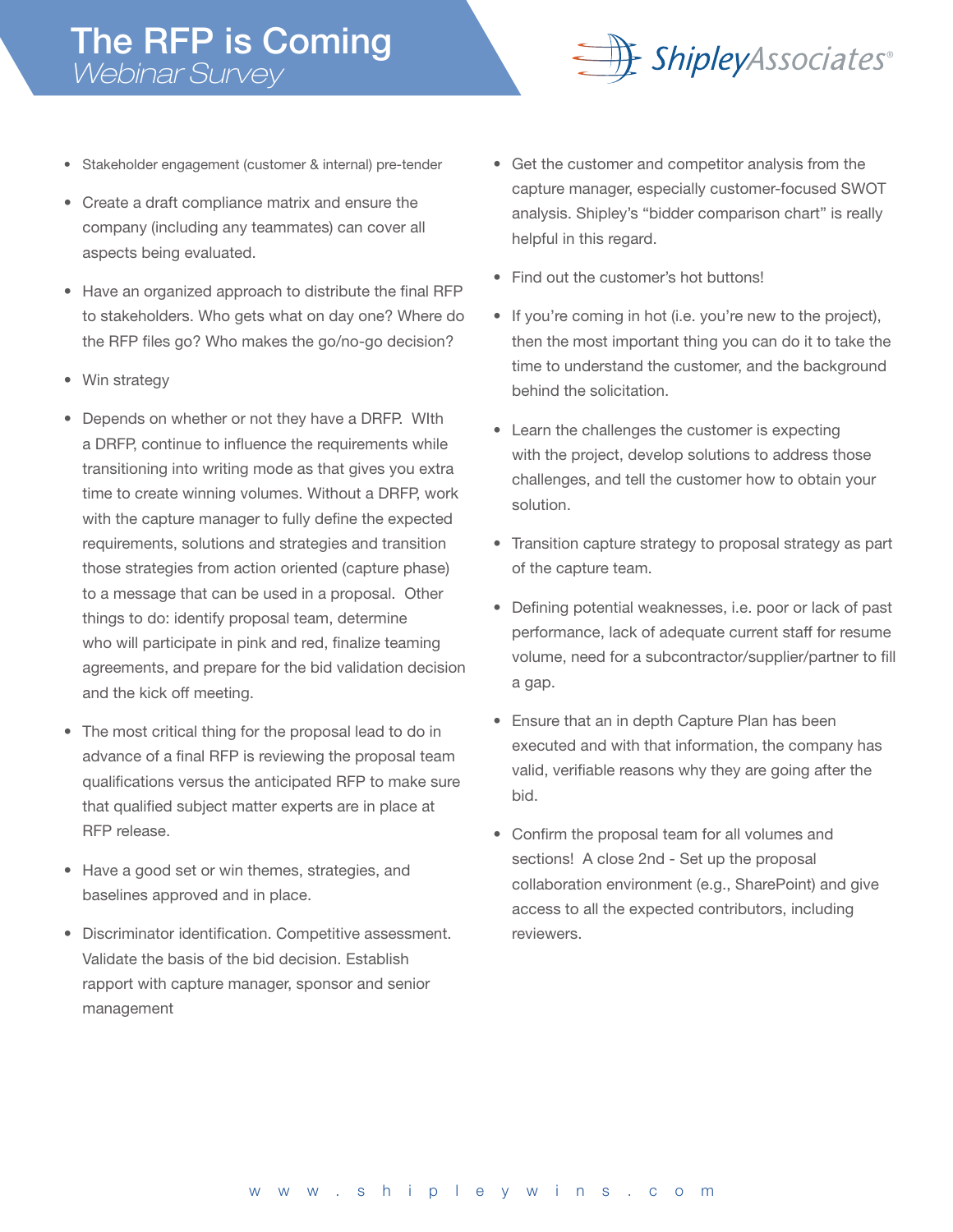

### Question: *What is the one pre-RFP trap to avoid in a proposal effort?*

#### Sample Responses

- Waiting for the proposal to drop. Prepare as much as possible prior to proposal release. Easier to modify, rather to create.
- Having a proposal team that knows nothing about proposals. For the proposal mentioned above, the company for years never had competition. For the first proposal, they didn't do a compliance matrix but did hire a desktop publisher. They lost the contract for non-compliance. For the second, they did it themselves. They did a compliance matrix; the DTP was in-house and used their style guide that was not compliant with the RFP. No one thought to give her the RFP. They got the contract, but only because their competitor was technically non-compliant. They hired me for the next one. Before going to print/submission they put me on another proposal. Their in-house DTP took over and changed the font and margins. I looked at it out of curiosity and shared with the manager that the proposal was now non-compliant. They fixed it. I don't know if they were awarded the contract.
- Incumbentitis if you are the incumbent
- Over developing the story or innovations before hearing from the customer. It could make your team get married to an idea before it is clarified.
- Assuming that the information you collected 6 months ago is still valid
- Pursuit without proof of viability.
- Waiting until the release of the RFP to get started. It reduces your odds of winning greatly.
- Allowing critical resources to be diverted onto other projects.
- Not including adequate time in the schedule to recover from unforeseen RFP pitfalls.
- If your team writes to the pre-RFP and the final RFP is different, authors often try to force their original response to fit the new requirement. Work the storyboards, but do not commit to writing too soon.
- Make sure management is fully committed to giving the company its "all" when diving into such a project, and not having to find out that the company is just "going through the motions," with the mentality of "Do I have to do anything on this project? No? Then, sure, by all means--let's bid on it!"
- Getting too locked into proposal content based on the draft.
- Put off planning until the RFP hits,
- let competitors influence on the RFP
- Waiting!!!
- Proposals ARE the avenue to winning more Business. In today's world it is so very important that Client Proposal Leadership understand the importance of having "in house folks" AVAILABLE to work the proposal, per the Shipley Method...because it works. Per the Model, plan, prepare, and understand the customer. Follow the process. The TRAP is under estimating the proposal process. It is intense, by design. Do not buy into the idea of short circuiting the process.
- Complacency low self-awareness of your win strategy. Why the customer will choose you Vs your competitors and what arguments/logic and proofs they will need of those reasons
- Not having an NDA/draft TA in place in advance. (Or not checking the teammates past performance record.)
- Over-preparing. Using a draft RFP or a previous proposal to guide preparation seems like a good idea. It can lead,